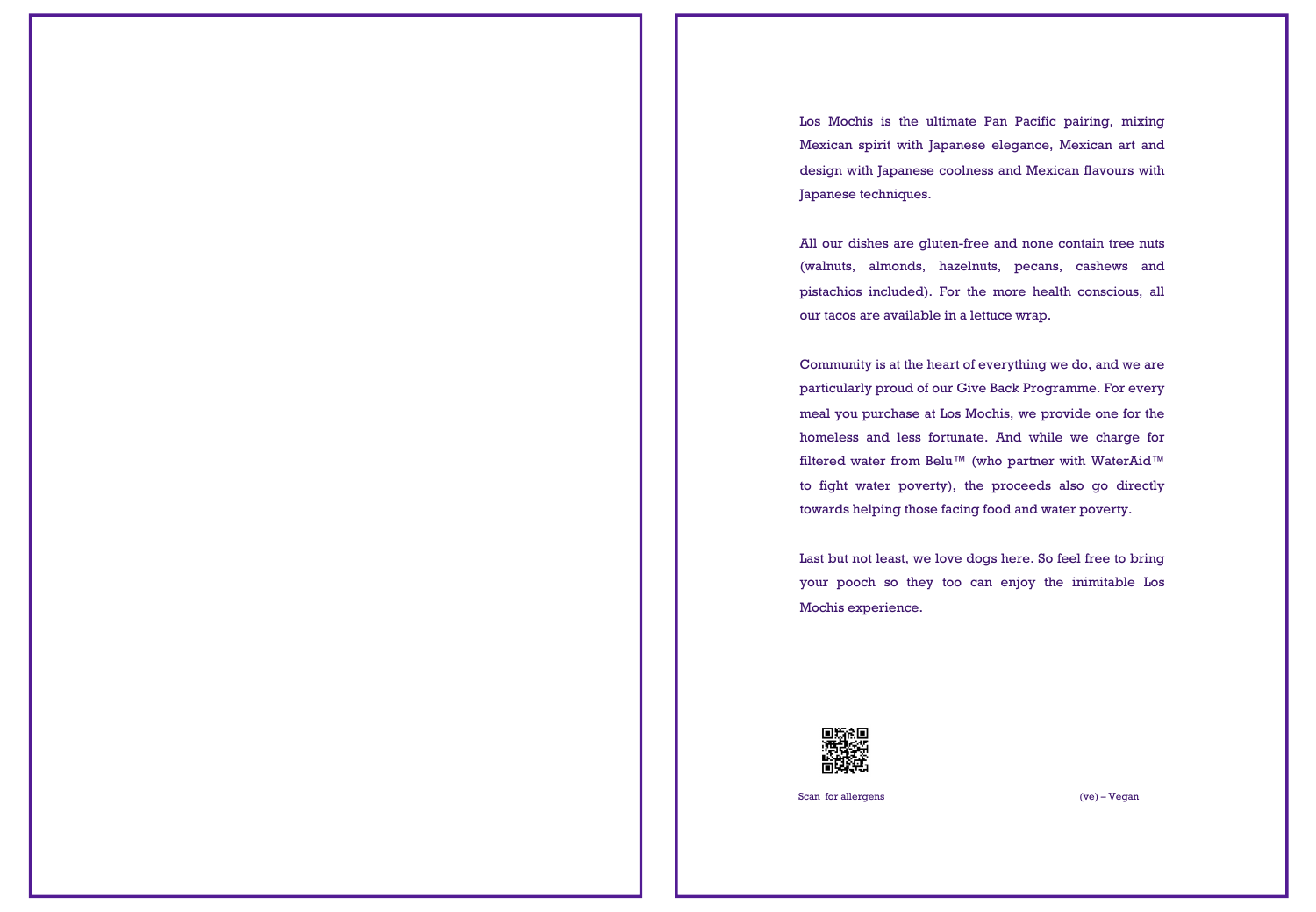# **PARA PICAR**

**GUACAMOLE (ve) 9.5** Avocado, Lime, Onion, Tomato, Coriander, Jalapeno, Salsa

**GUACAMOLE SUPERFOOD (ve) 10** Guacamole, Pumpkin Seeds, Sunflower Seeds, Pomegranate Seeds, Sesame Seeds, Chia Seeds

> **GUACAMOLE SOCAL SHRIMP 12.5** Guacamole, Grilled Shrimp, Spring Onion

**GUACAMOLE CRAB 12.5** Guacamole, Snow Crab, Lime, Coriander Cress, Smoked Paprika

> **EDAMAME (ve) 5.5** Steamed Edamame, Maldon Sea Salt

**AJO-CHIPOTLE EDAMAME (ve) 5.5** Steamed Edamame, Chipotle Chilli, Garlic, Sesame

**MISO SOUP (ve) 4** Dashi, Miso, Tofu, Wakame Seaweed, Spring Onion, Shichimi

**CHIPOTLE MISO SOUP (ve) 4** Dashi, Miso, Chipotle Chilli, Tofu, Wakame Seaweed, Spring Onion, Shichimi

# **LOS MOCHIS TASTING MENU £85 PER GUEST / MIN 2 GUESTS**

**GUACAMOLE (ve)**  Avocado, Lime, Onion, Tomato, Coriander, Jalapeno, Salsa

**TUNA POKE TOSTADITO**  Yellowfin Tuna Crudo, Yuzu-Shiso Soy, Avocado, Jalapeno, Sesame, Spring Onion, Sweet Potato Shell

> **SEABASS CEVICHE**  Seabass, Shiso-Truffle Soy, Yuzu Tobiko, Shallots, Mint Cress

**SALMON TIRADITO**  Salmon, Kizami Wasabi, Shichimi, Yuzu Tamari, Coriander Cress

> **WAKAME (ve)**  Chuka Seaweed, Sesame

**FALAFELITO (ve)**  Fried Chickpeas, Sesame, Coriander, Parsley, Lime, Truffle Chilli Goma

**CUCUMBER AVOCADO MAKI (ve)**  Avocado, Cucumber, Sesame, Coriander, Lime, Jalapeno Salsa Verde

## **SPICY HIRAMASA MAKI**

Yellowtail Hiramasa, Yuzu Kosho, Spring Onion, Jalapeno, Truffle Chilli Goma, Sesame, Mint Cress

## **TRAILER PARK CHICKEN TACO**

Fried Chicken, Guacamole, Jalapeno BBQ Sauce, Habanero Gochujang, Sesame, Parsnip Crisps

## **SOCAL FISH TACO**

Grilled Cod, Cabbage, Jalapeno Pico de Gallo, Coriander, Jalapeno Aioli, Radish, Coriander Cress

## **STEAK AL CARBON TACO**

Grilled Grass Fed Steak, Black Bean Crema, Jalapeno Pico De Gallo, Fire Roasted Salsa, Avocado Crema, Crispy Onion

> **DULCE DE LECHE CHEESECAKE**  Mixed Berries & Fresh Mint

## **TOSTADITOS**

*(PER PIECE)*

#### **CRISPY CALIFORNIA 5.5**

Crab, Avocado, Cucumber, Spicy Aioli, Sweet Potato Shell

#### **TUNA POKE 5.5**

Yellowfin Tuna Crudo, Yuzu-Shiso Truffle, Avocado, Jalapeno, Sesame, Spring Onion, Sweet Potato Shell

#### **STEAK CRUDO 5.5**

Steak Tartare, Avocado, Shallot, Sesame, Jalapeno Salsa, Yuzu Kosho, Sweet Potato Shell

#### **EL JARDIN (ve) 5.5**

Heart of Palm, Asparagus, Avocado, Baby Corn, Carrot, Ginger-Sesame Truffle Soy, Sweet Potato Shell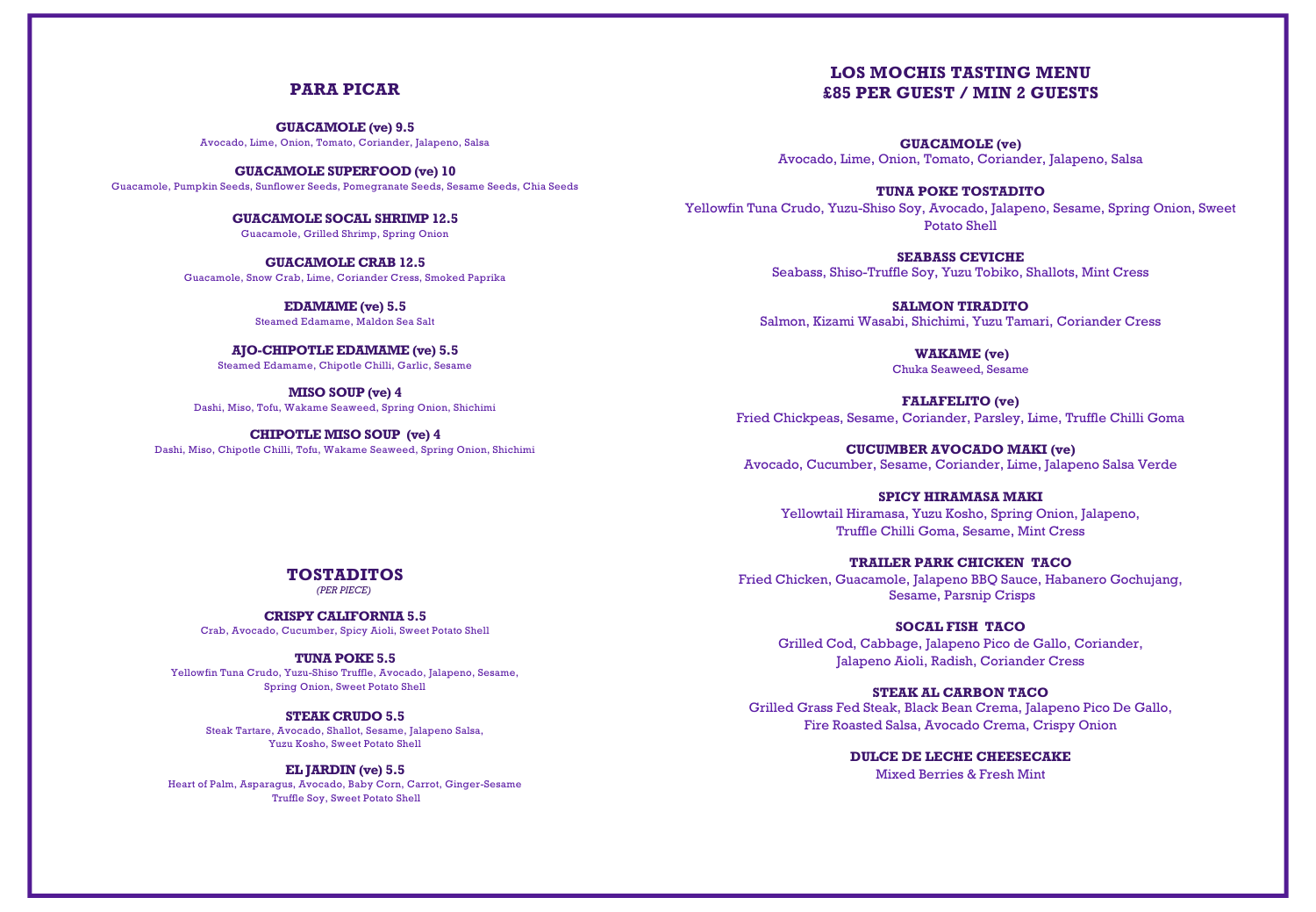# **SASHIMI AKAMI 12 CHU TORO 19 O'TORO 21 SALMON 9 SEABASS 14** ` **HIRAMASA 16**

## **MAKI ROLLS**

**CUCUMBER AVOCADO (ve) 12** Avocado, Cucumber, Sesame, Coriander, Lime, Jalapeno Salsa Verde

#### **SPICY VEGETABLE TEMPURA (ve) 12**

Baby Corn, Avocado & Asparagus Tempura, Habanero Gochujang, Shichimi Togarashi, Sesame, Jalapeno-Pineapple Salsa, Coriander Cress

> **CALIFORNIA 12.5** Crab, Avocado, Cucumber, Spicy Aioli, Tobiko, Sesame

**SALMON AVOCADO 12.5** Salmon, Avocado, Avocado Crema, Sesame, Coriander Cress

**SPICY SALMON 13.5** Salmon, Avocado, Spring Onion, Sweet Chilli, Sesame, Smoked Paprika, Coriander Cress

> **TUNA ASPARAGUS 13** Yellowfin Tuna, Asparagus, Pickled Red Onion, Sesame

**SPICY TUNA 14** Yellowfin Tuna, Avocado, Gochujang Aioli, Jalapeno, Sesame, Mint Cress

**HIRAMASA CHIVE 12.5** Yellowtail Hiramasa, Chive, Guacamole, Nori Chilli, Mint Cress

#### **SPICY HIRAMASA 14**

Yellowtail Hiramasa, Yuzu Kosho, Spring Onion, Jalapeno, Truffle Chilli Goma, Sesame, Mint Cress

## **SHRIMP TEMPURA 14**

Shrimp Tempura, Avocado, Cucumber, Sesame, Spicy Aioli, Coriander Cress

**DUCK 14**

Teriyaki Duck, Spring Onion, Cucumber, Habanero-Cumin Hoisin, Pomegranate

# **TACOS**

*(CHOICE OF SOFT CORN TORTILLA OR LETTUCE WRAP)*

**CRISPY CAULIFLOWER (ve) 14** Cauliflower Tempura, Cabbage, Chipotle Aioli, Crispy Kale, Coriander Cress

> **MISO NOPALES (ve) 15.5** Cactus Tempura, Ume Saikyo Miso, Avocado, Cabbage, Jalapeno, Sweet Potato Crisps

## **COURGETTE DYNAMITE (ve) 15**

Courgette Tempura, Dynamite Aioli, Guacamole, Cabbage, Jalapeno, Coriander Cress

**CHICKEN ASADO 16.5** Chilli-Lime Chicken, Cabbage, Guacamole, Fire Roasted Salsa, Mint Cress

**TRAILER PARK CHICKEN 16**

Fried Chicken, Guacamole, Jalapeno BBQ Sauce, Habanero Gochujang, Sesame, Parsnip Crisps

#### **PATO CARNITAS 16.5**

Teriyaki Duck, Spring Onion, Cucumber, Habanero-Cumin Hoisin, Pomegranate, Jalapeno-Pineapple Salsa

**GRINGO LOBSTER 36** Poached Lobster, Chilli Butter, Mixed Peppers, Cucumber Salsa, Yuzu Aioli, Coriander Cress

**CABO FISH 16** Cod Tempura, Cabbage, Yuzu Aioli, Jalapeno Pico De Gallo, Coriander Cress

> **SOCAL FISH 16**  Grilled Cod, Cabbage, Jalapeno Pico de Gallo, Coriander, Jalapeno Aioli, Radish, Coriander Cress

**MISO COD 20**  Ume Saikyo Miso Cod, Avocado, Cabbage, Jalapeno, Sweet Potato Crisps

Los Mochis does not accept cash. We accept all major credit cards. A discretionary 12.5% service charge will be added to your bill. If you have allergies or any dietary requirements, please speak to the team prior to order